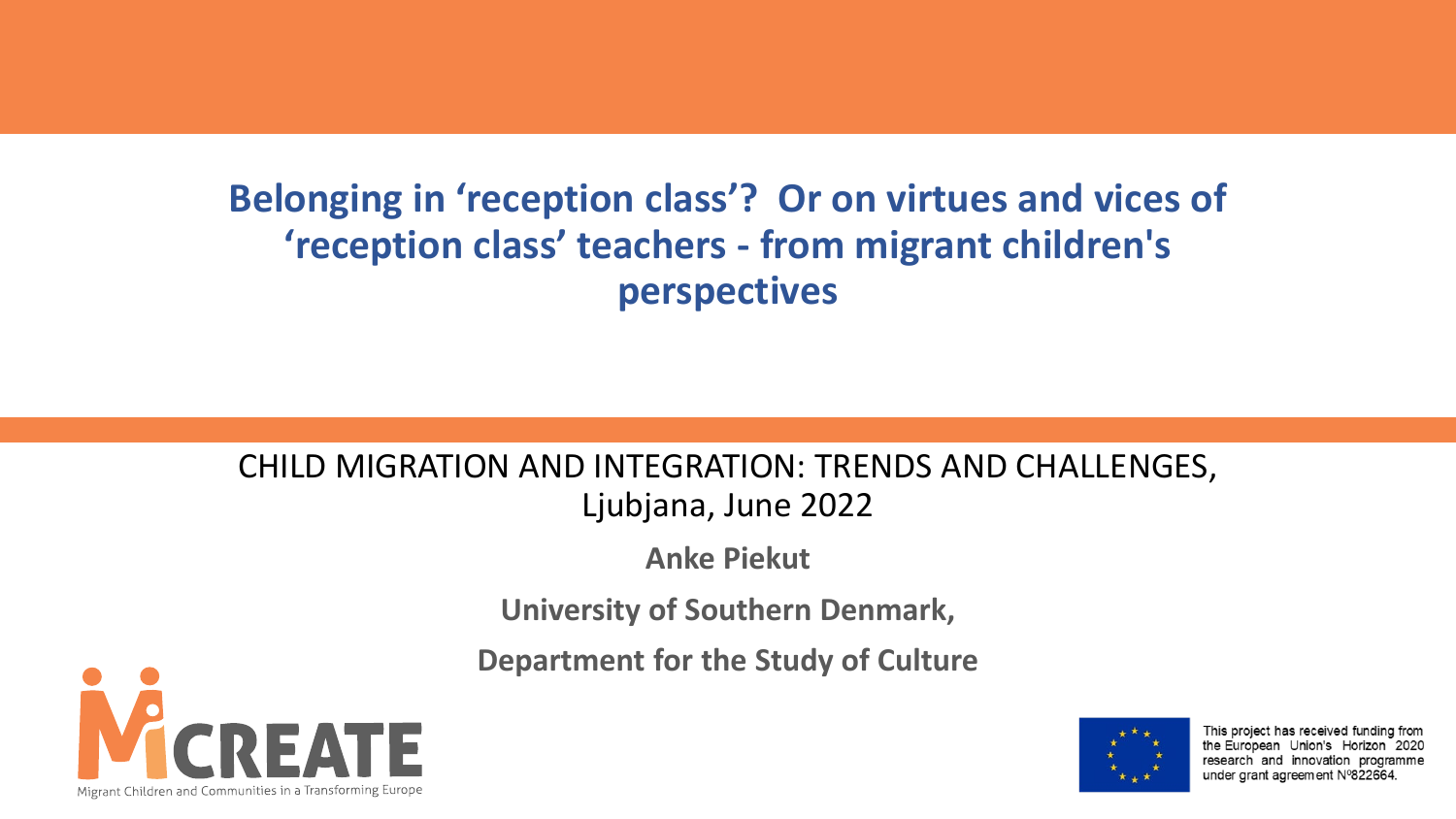## **'Reception classes' in Denmark**

**Baran:** *'If I could learn fast enough, I would be the happiest boy […] So, I am happy to be here [at the school] but I also want to get further on with my education […] I learn al lot here, but I think they can do better…the teachers. If they want...***' :**

- **Integrated school system grade 0-9 ('Folkeskolen') – compulsory education.**
- **Special education programs for refugees and migrants – A. regular classes with language support or B.'reception classes' age 6-9, 9-13 and 13-16.**
- **'Late arrived': Special 'reception classes'.**
- **Key is to 'assimilate' to regular classes; multi-languages and cultural knowledge is not seen as a ressource in practice.**
- **Two teachers – two years for all (delimited) subjects.**

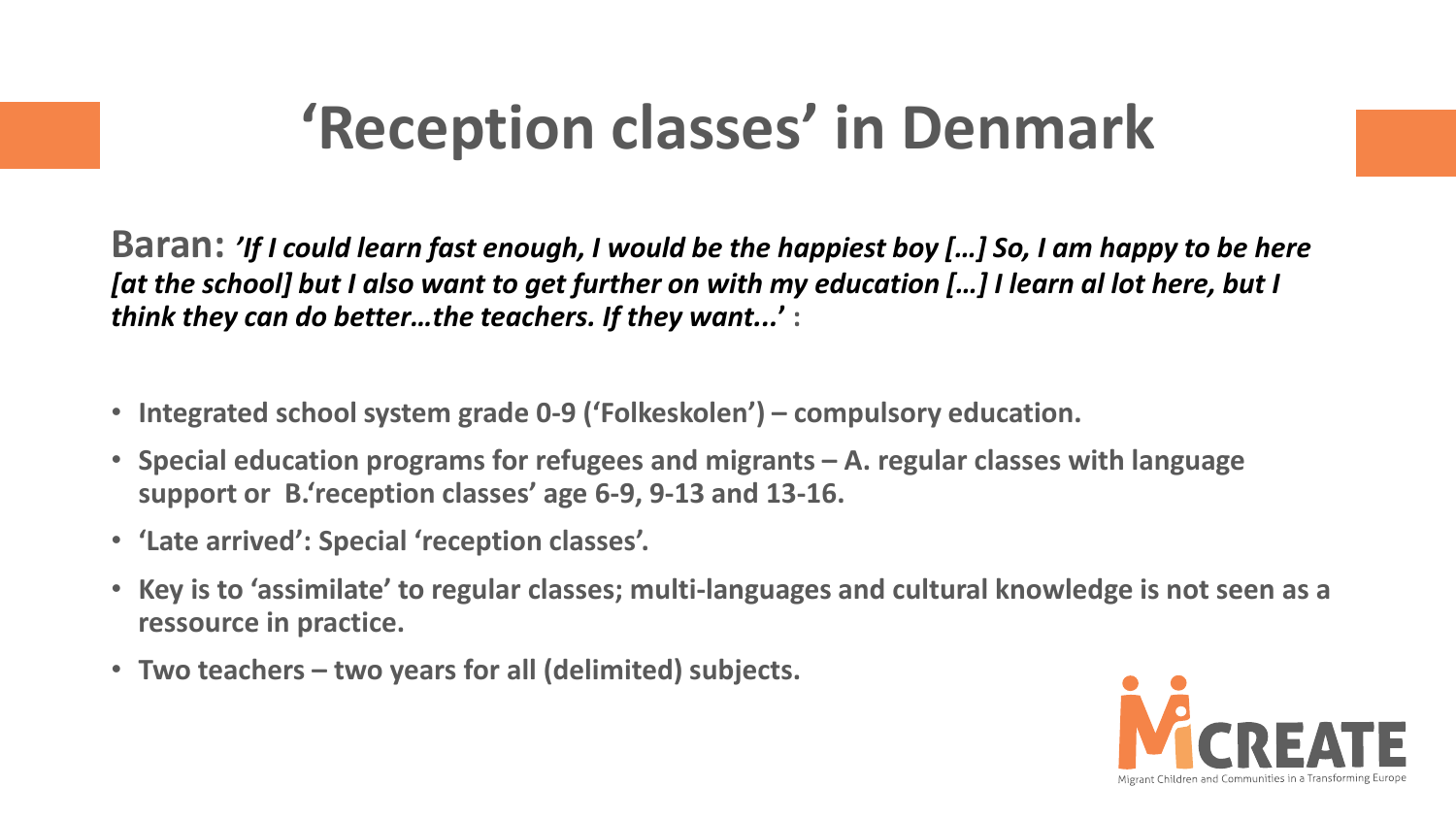

## **Classes, methods and participants**

**Two reception classes, two schools..**

- **Classroom observation, one school 9 months, other school ongoing for 1½ year.**
- **4 group-interviews and 14 individual interviews – migrant children age 13-18.**
- **Four teachers – dedicated and engaged. Mostly.**

**Homeroom teacher: '***You do have a system that intervenes quickly… for now I call them the Danish students. If you have a Danish student who don't turn up at school, there's a whole system that comes into play […] but…as long as they are in the 'reception class'… well then that's it.. there are not so many authorities stepping in [..] the parents don't have the language to help..'*



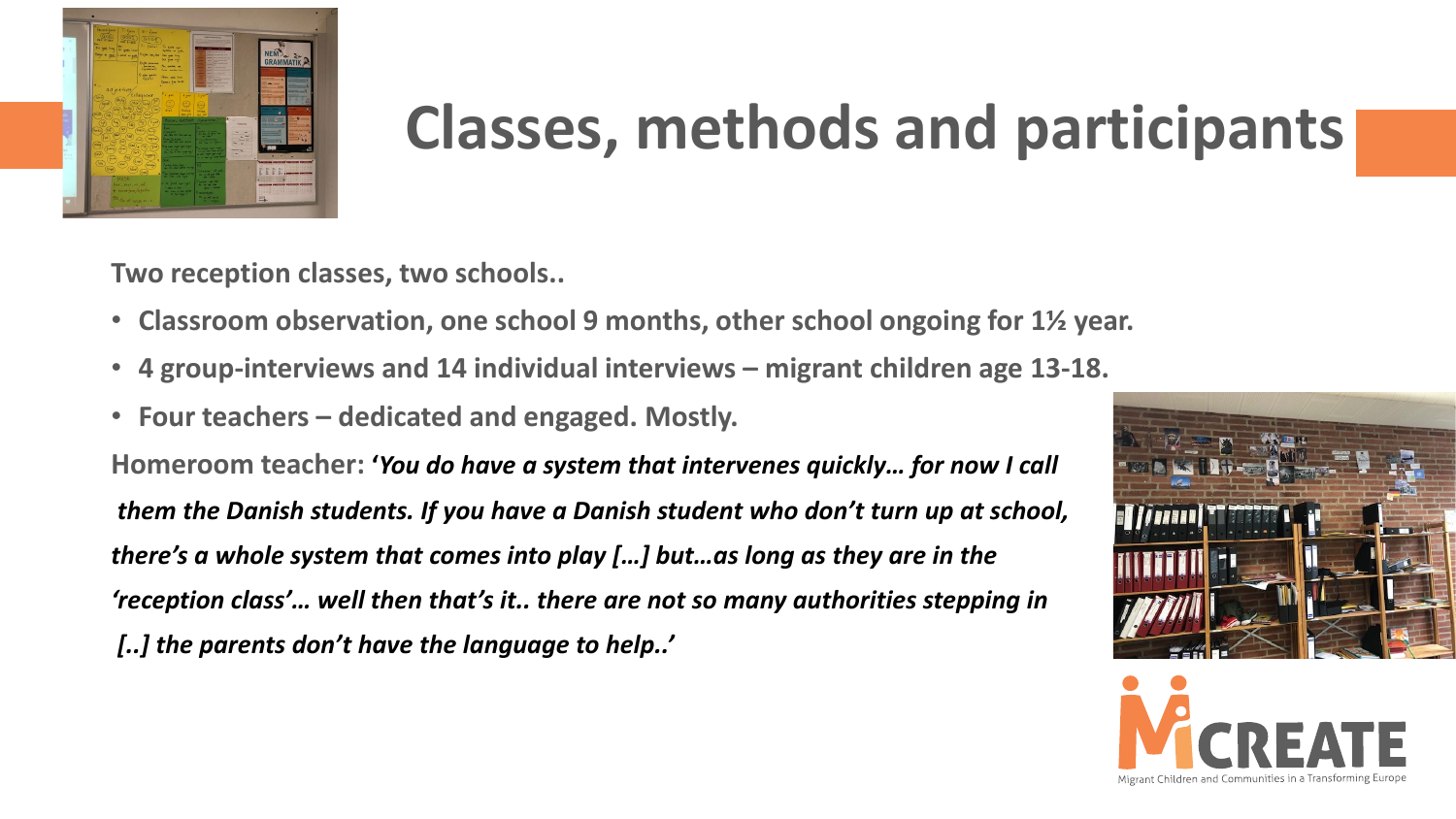## **Nasri, age 15**



**Nasri: '***There is a kind of border [being in a reception class] you can't get over'*

*Nasri: '.. The teachers help the students.. If they can't talk the language .. they help us with homework..so you can get an exam'*

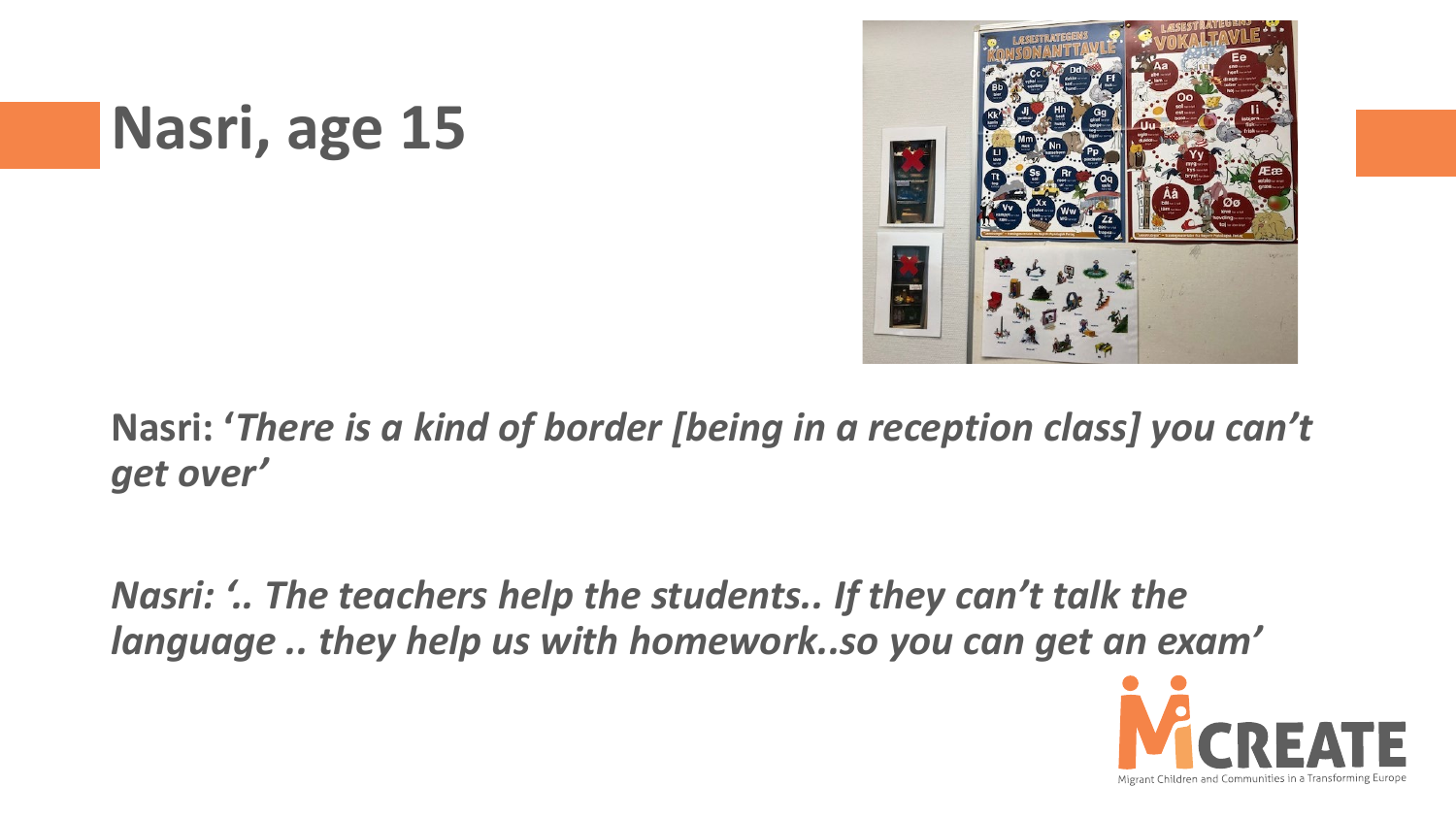# **Belonging**



- **Belonging as a position in a social structure, experienced by identification and emotional affiliation (Pfaff-Czarnecka, 2013)**
- **Antias (2006) sharing values, relations and practices.**
- **Hage (2002) belonging as trust, safety, community and possibilites.**
- **Personal and intimate feeling or social and spatial concept – psychological or political belonging (Yuval-Davis, 2006)**

**A relational term to 'othering' – restrictive and exclusionary (Piekut, 2021)**

**Othering: '.. A set of dynamics, processes, and structures thet engender marginality and persist inequality across any of the full range of human differences based on group identities' (Powell and Menendin, 2016:17)**

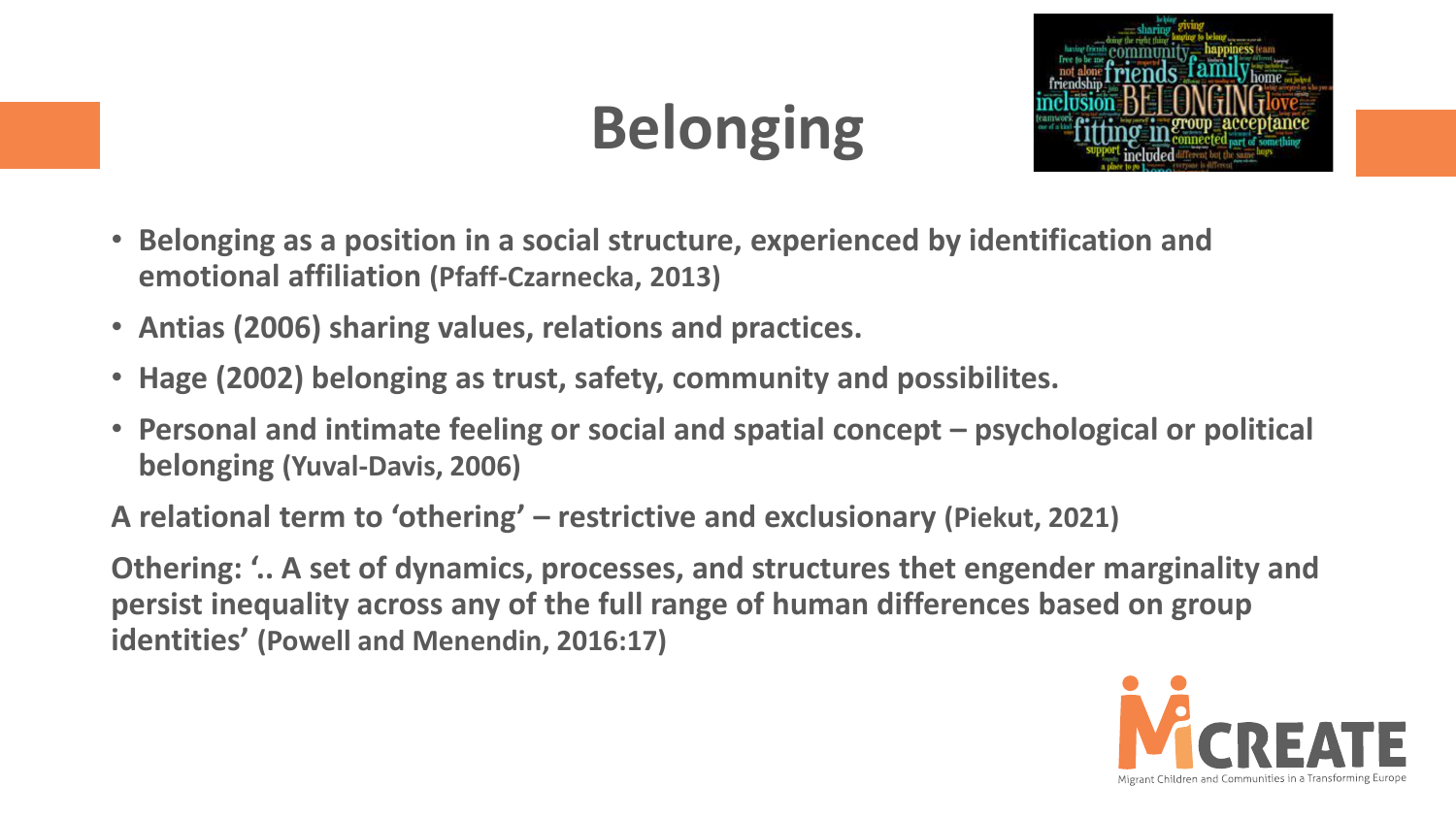## **Nasri and Baran**

**Belonging to opportunities – being an 'other' in a reception class.**

**Nasris suggestion:** *' So, if you are new in Denmark after 9th grade.. a new [regular] school is better after one year in reception class…the next three years we are in this school [reception class].. if we where in a Danish class, maybe we will learn more..'*

- **Othering and belonging as part of being in a 'reception class'**
- **Ambivalent, multiple and intersectional belongings are prevalent.**

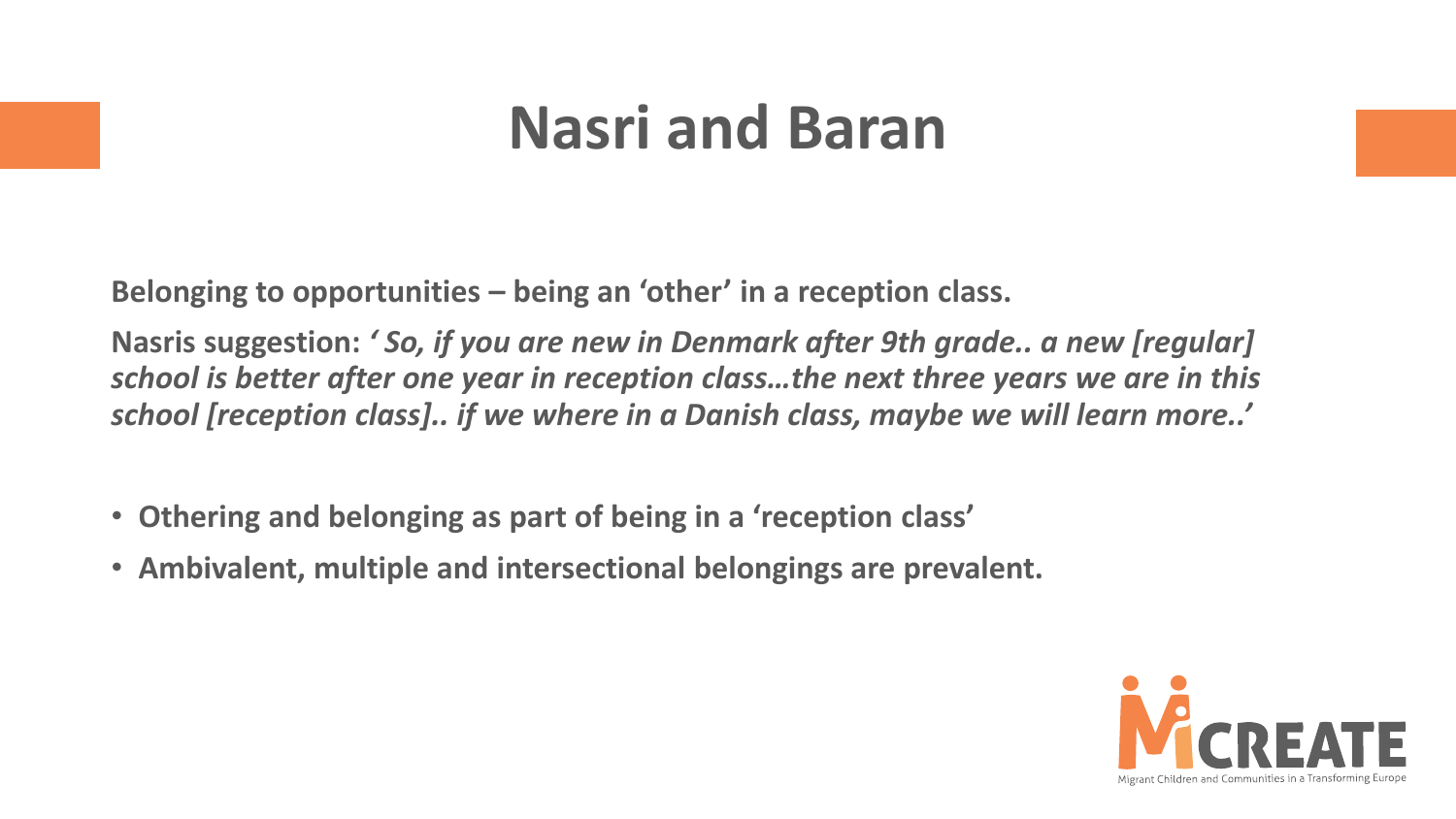## **Summing up: Ferman and Tara**

**Ferman: Traumatized, needing a 'sanctuary at school'.**

**Tara: '..***he believed in me'*

**Virtues and vices depending on personal engagment and sincere concern – giving space to polyvocality (Bakhtin, 1997) and critical narratives.**

**Geographical and social locations of 'reception classes' and a political othering as marginalizing**

**Tara:** *'I have been in Denmark and this class for two years now … and nobody has ever listened to me. This is the first time I tell my story'*